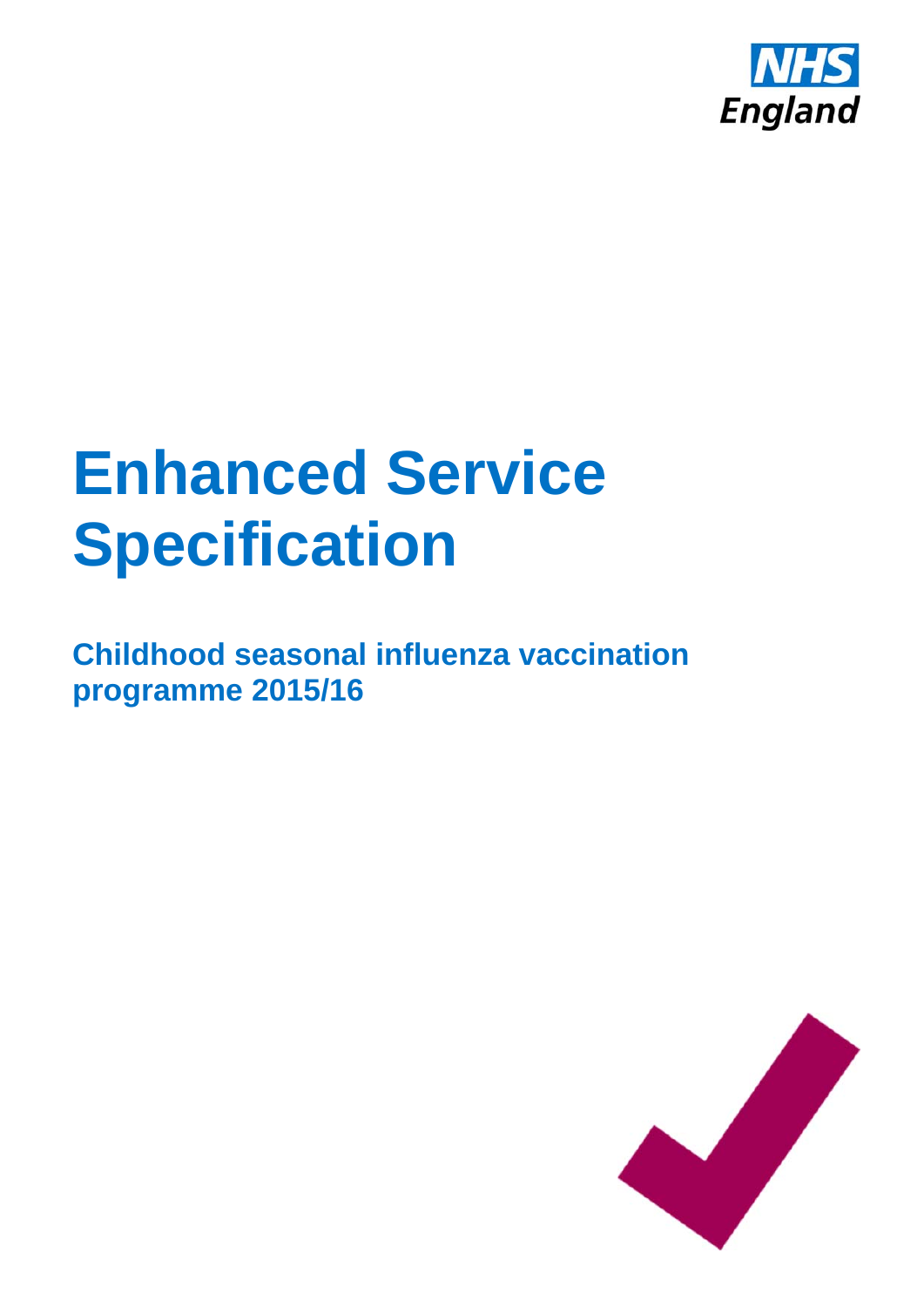#### Classification: Official

#### **NHS England INFORMATION READER BOX**

| <b>Directorate</b> |                                 |                               |
|--------------------|---------------------------------|-------------------------------|
| Medical            | <b>Commissioning Operations</b> | Patients and Information      |
| Nursing            | Trans. & Corp. Ops.             | <b>Commissioning Strategy</b> |
| Finance            |                                 |                               |

| <b>Publications Gateway Reference:</b>            | 03100                                                                                                                                                                                                                                                                                                                                                                                                                                                                                                                                                                                                                                                           |  |  |
|---------------------------------------------------|-----------------------------------------------------------------------------------------------------------------------------------------------------------------------------------------------------------------------------------------------------------------------------------------------------------------------------------------------------------------------------------------------------------------------------------------------------------------------------------------------------------------------------------------------------------------------------------------------------------------------------------------------------------------|--|--|
| <b>Document Purpose</b>                           | Guidance                                                                                                                                                                                                                                                                                                                                                                                                                                                                                                                                                                                                                                                        |  |  |
| <b>Document Name</b>                              | Enhanced Service Specification: Childhood seasonal influenza<br>vaccination programme 2015/16                                                                                                                                                                                                                                                                                                                                                                                                                                                                                                                                                                   |  |  |
| Author                                            | <b>NHS England</b>                                                                                                                                                                                                                                                                                                                                                                                                                                                                                                                                                                                                                                              |  |  |
| <b>Publication Date</b>                           | 09 March 2015                                                                                                                                                                                                                                                                                                                                                                                                                                                                                                                                                                                                                                                   |  |  |
| <b>Target Audience</b>                            | NHS England Regional Directors, NHS England Directors of<br><b>Commissioning Operations, GPs</b>                                                                                                                                                                                                                                                                                                                                                                                                                                                                                                                                                                |  |  |
| <b>Additional Circulation</b><br>List             |                                                                                                                                                                                                                                                                                                                                                                                                                                                                                                                                                                                                                                                                 |  |  |
| <b>Description</b>                                | All GMS practices are expected to provide essential and those<br>additional services they are contracted to provide to all their patients.<br>This Enhanced Service (ES) specification outlines more specialised<br>services to be provided. The specification of this service is designed to<br>cover the enhanced aspects of clinical care, all of which are beyond the<br>scope of essential services. No part of the specification by commission,<br>omission or implication defines or redefines essential or additional<br>services.<br>This Enhanced Service is directed at GP practices delivering<br>vaccination and immunisation services in England. |  |  |
| <b>Cross Reference</b>                            |                                                                                                                                                                                                                                                                                                                                                                                                                                                                                                                                                                                                                                                                 |  |  |
| <b>Superseded Docs</b><br>(if applicable)         |                                                                                                                                                                                                                                                                                                                                                                                                                                                                                                                                                                                                                                                                 |  |  |
| <b>Action Required</b>                            | Regions, clinical commissioning groups (CCGs) and contractors taking<br>part should ensure they have read and understood the document.                                                                                                                                                                                                                                                                                                                                                                                                                                                                                                                          |  |  |
| <b>Timing / Deadlines</b><br>(if applicable)      |                                                                                                                                                                                                                                                                                                                                                                                                                                                                                                                                                                                                                                                                 |  |  |
| <b>Contact Details for</b><br>further information | Linda Issott<br>Programme Manager, GP Contracts<br>Quarry House<br>Quarry Hill<br>LS2 7UE<br>01138251139                                                                                                                                                                                                                                                                                                                                                                                                                                                                                                                                                        |  |  |
|                                                   | http://www.england.nhs.uk/commissioning/gp-contract/                                                                                                                                                                                                                                                                                                                                                                                                                                                                                                                                                                                                            |  |  |
| <b>Document Status</b>                            |                                                                                                                                                                                                                                                                                                                                                                                                                                                                                                                                                                                                                                                                 |  |  |

This is a controlled document. Whilst this document may be printed, the electronic version posted on the intranet is the controlled copy. Any printed copies of this document are not controlled. As a controlled document, this document should not be saved onto local or network drives but should always be accessed from the intranet. **NB:** The NHS Commissioning Board (NHS CB) was established on 1 October 2012 as an executive non-departmental public body. Since 1 April 2013, the NHS Commissioning Board has used the name NHS England for operational purposes."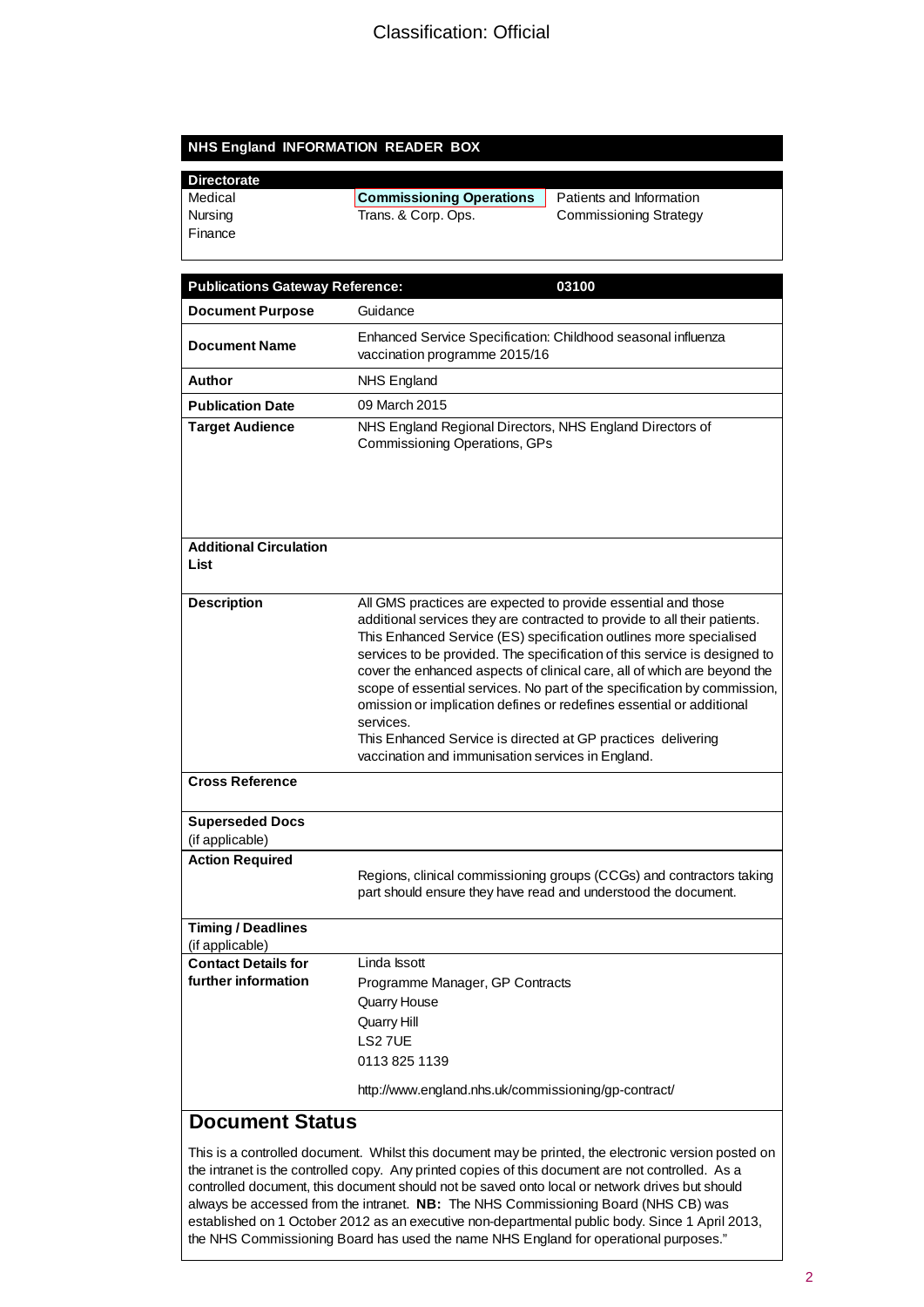Classification: Official

## **Enhanced Service Specification**

#### **Childhood seasonal influenza vaccination programme**

Version number: 1

First published: 09-03-2015

Prepared by: NHS England

Classification: Official

Gateway reference: 03100

#### **Equalities and health inequalities statement**

"Promoting equality and addressing health inequalities are at the heart of NHS England's values. Throughout the development of the policies and processes cited in this document, we have:

- given due regard to the need to eliminate discrimination, harassment and victimisation, to advance equality of opportunity, and to foster good relations between people who share a relevant protected characteristic (as cited under the Equality Act 2010) and those who do not share it;
- given regard to the need to reduce inequalities between patients in access to, and outcomes from, healthcare services and in securing that services are provided in an integrated way where this might reduce health inequalities."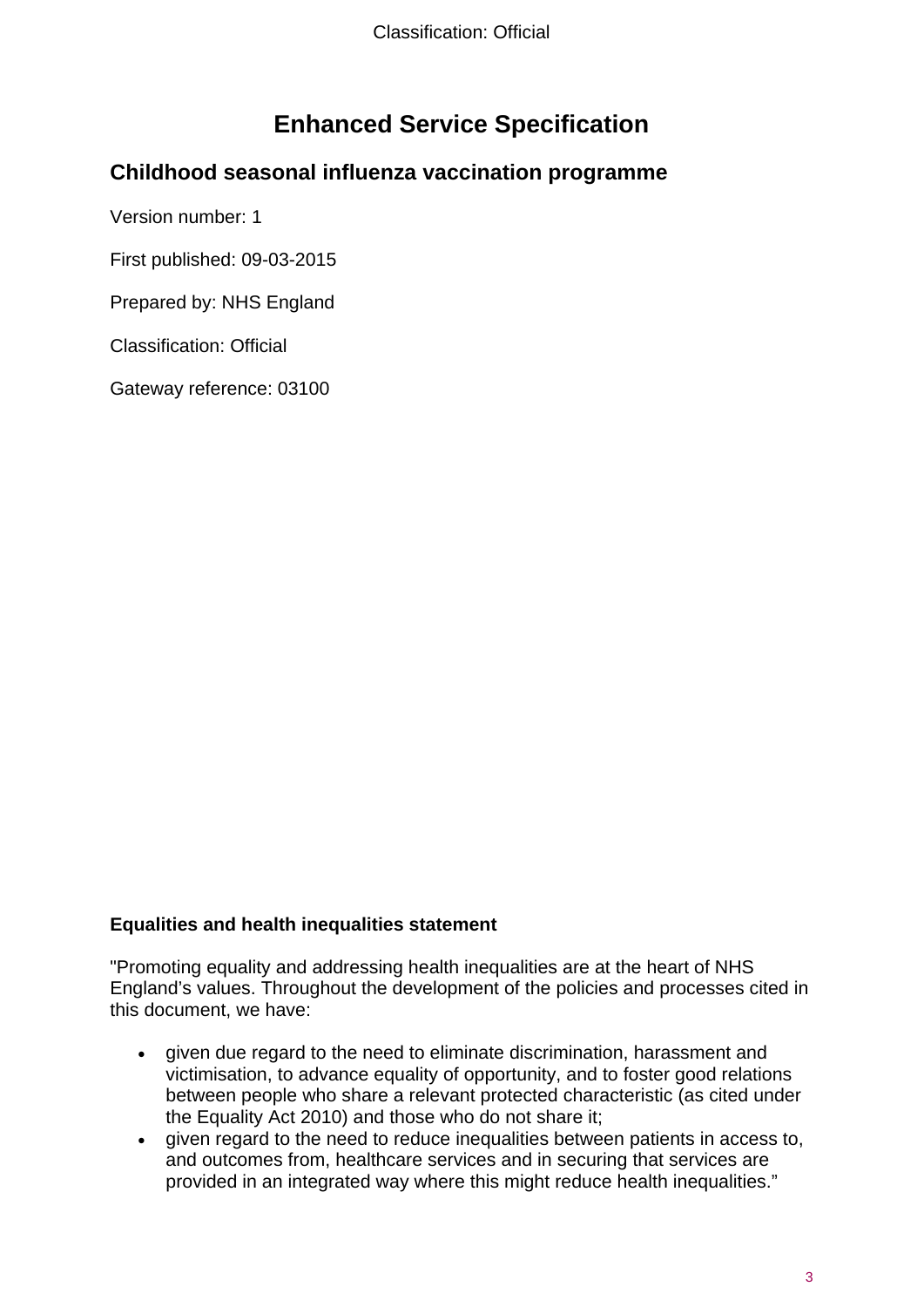## **Contents**

Annex: Administrative provisions relating to payments.......................... 13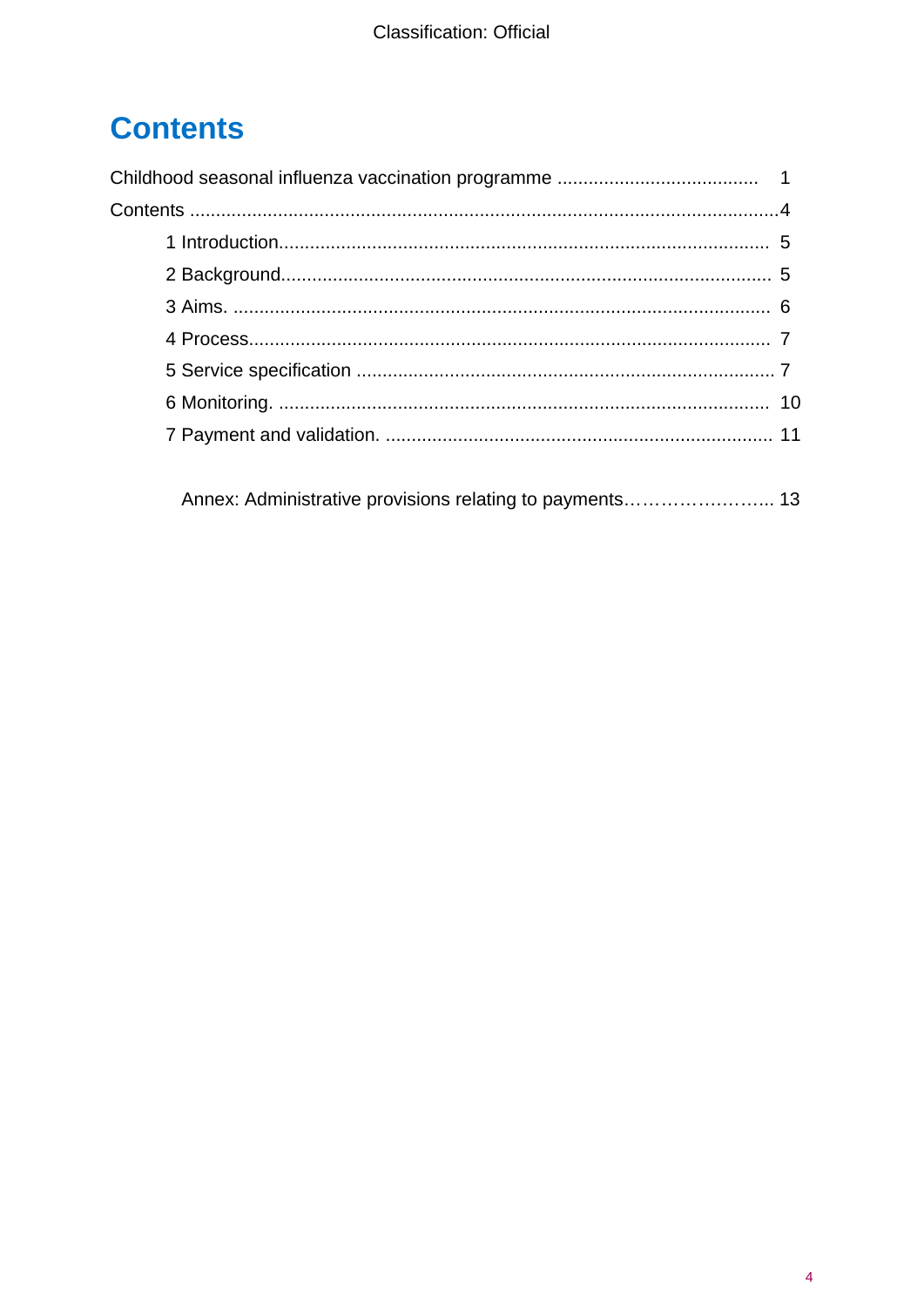## **1 Introduction**

- 1.1 All GMS practices are expected to provide essential and those additional services they are contracted to provide to all their patients. This Enhanced Service (ES) specification outlines more specialised services to be provided. The specification of this service is designed to cover the enhanced aspects of clinical care, all of which are beyond the scope of essential services. No part of the specification by commission, omission or implication defines or redefines essential or additional services.
- 1.2 This ES is directed at GP practices<sup>1</sup> delivering vaccination and immunisation services in England.
- 1.3 This ES is agreed between NHS Employers (on behalf of NHS England<sup>2</sup>) and the British Medical Association (BMA) General Practitioners Committee (GPC).

### **2 Background**

1

- 2.1 In 2012 the Joint Committee on Vaccination and Immunisation (JCVI) recommended that the seasonal influenza programme be extended to all children aged two to under 17. The roll-out of this extended programme is being phased in over a period of time ensuring a manageable and successful implementation process. Consideration of how the programme will be extended to school age children will be informed by pilots and through collaboration between Public Health England (PHE), NHS England and the Department of Health (DH).
- 2.2 The first cohort of patients to be vaccinated from 1 September 2013 to 31 March 2014 was children aged two and three years, from 1 September 2014 the ES extended to include all children aged two, three and four years old (but not aged less than two or aged five or over) on 1 September 2014. For the 2015/16 programme, the date for patient eligibility changed from 1 September to 31 August 2015, this is to align with school years.

<sup>1</sup> Reference to 'GP practice' in this specification refers to a provider of essential primary medical services to a registered list of patients under a General Medical Services, Personal Medical Services or Alternative Provider Medical Services contract.

<sup>&</sup>lt;sup>2</sup> From 1 April 2013 the NHS Commissioning Board (NHS CB) is the body legally responsible for the commissioning of primary care in England. However, the NHS CB operates under the name NHS England, therefore the name NHS England is used throughout this Specification.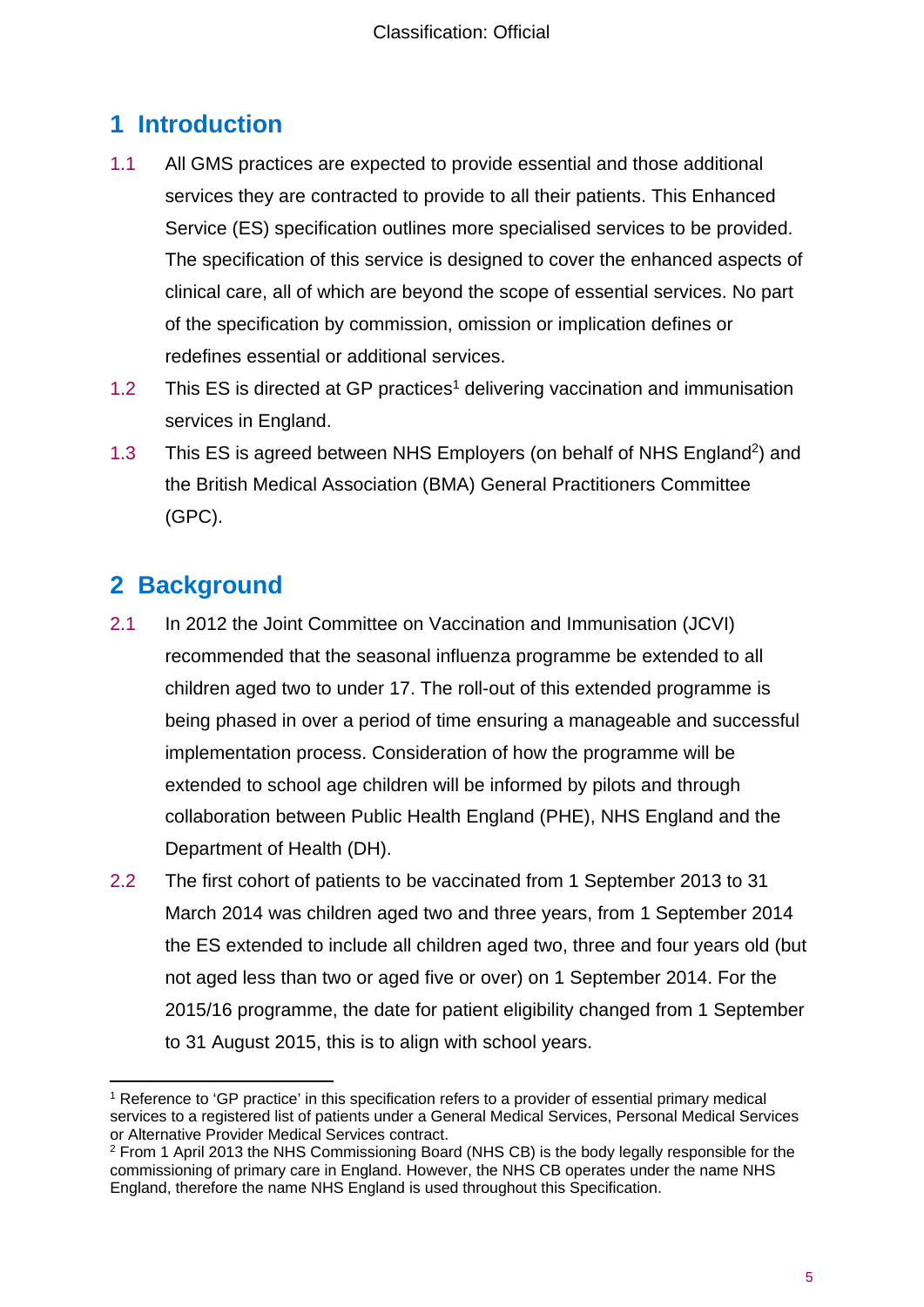- 2.3 Healthy children that turn two after 31 August should not be offered the vaccine.
- 2.4 Details of this programme and the wider seasonal influenza programme can be found in the NHS England, PHE and DH annual flu letter and annual flu plan.
- 2.5 Fluenz Tetra® manufactured by AstraZeneca UK Limited, is the recommended vaccine and it is administered as a nasal spray. Fluenz Tetra® will be centrally supplied through ImmForm for use for all patients eligible for vaccination under this ES. Where patients are contra-indicated to Fluenz Tetra®, alternative inactivated influenza vaccines will also be centrally supplied through ImmForm.
- 2.6 Further details on the background, dosage, timings and administration of the vaccination can be found in the online version of Immunisation against infectious disease (the Green Book<sup>3</sup>).

#### **3 Aims**

<u>.</u>

- $3.1$  The aim of this ES is to support commissioners<sup>4</sup> in delivering seasonal influenza vaccination with GP practices in order to lower the impact of influenza on children and lower influenza transmission to other children, adults and those in clinical risk groups at any age.
- 3.2 Those eligible should be vaccinated as soon as vaccine is available. Widespread immunisation may continue until December 2015 but where possible should be completed before influenza starts to circulate in the community. However influenza can circulate considerably later than this and clinicians should apply clinical judgement to assess the needs of individual patients for immunisation beyond this point. This should take into account the level of flu-like illness in the community and the fact that immune response following immunisation takes about two weeks to fully develop.
- 3.3 As with the current seasonal influenza programme, practices may continue to vaccinate and receive payment for eligible patients until 31 March 2016. PHE

<sup>&</sup>lt;sup>3</sup> DH. Green Book. Chapter 19. https://www.gov.uk/government/collections/immunisation-againstinfectious-disease-the-green-book

 $\frac{4}{4}$ This document refers to 'commissioners', this could be NHS England or a CCG operating under delegated responsibilities.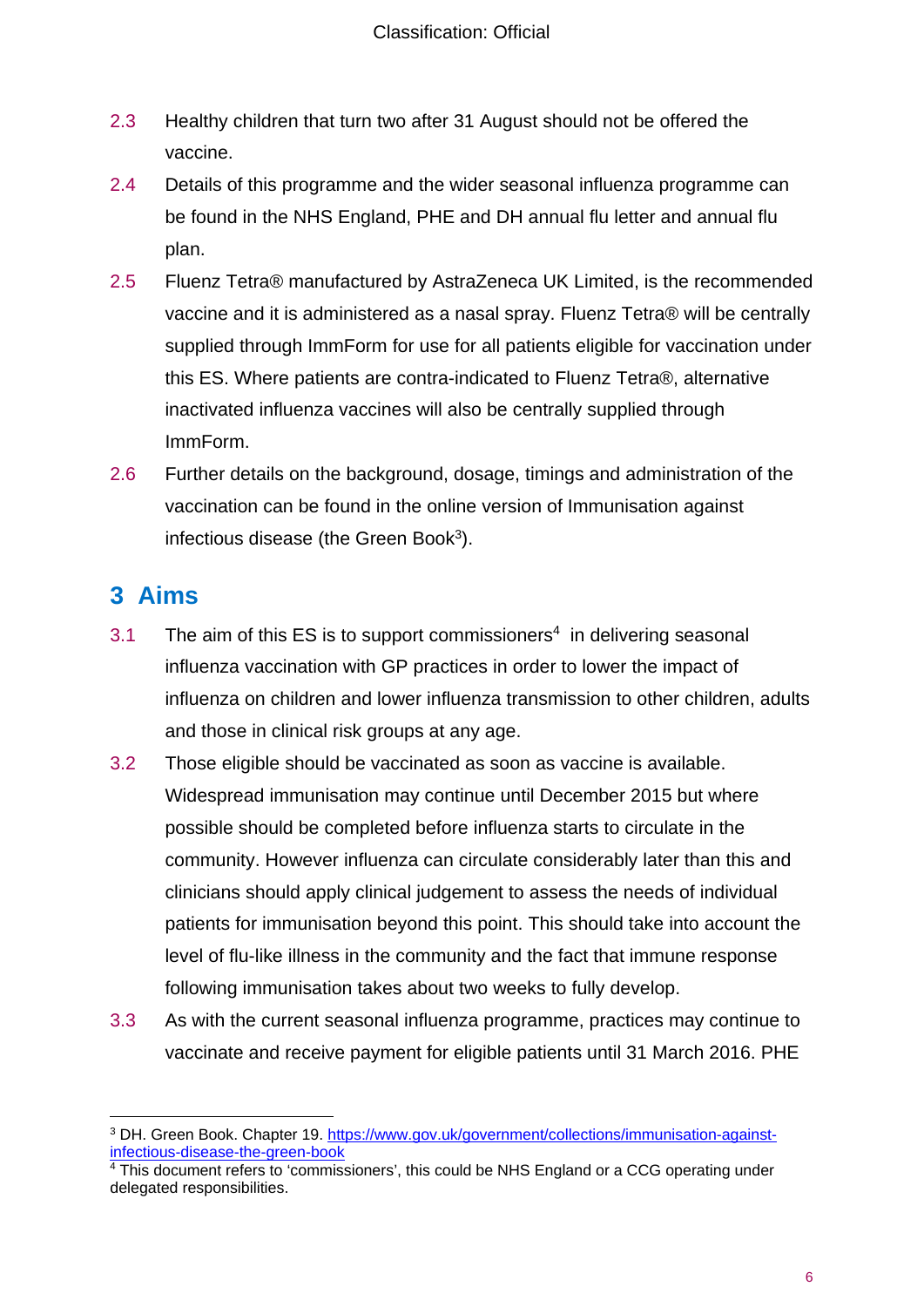does not recommend that inactivated influenza vaccines are used for healthy children unless, however, in the event that a child in one of the at-risk categories as defined in the Green Book presents for flu vaccination after the expiry of Fluenz Tetra®, the inactivated vaccine is an option at the clinical discretion of the GP.

3.4 It is anticipated that this extended programme will involve vaccinating approximately 2,110,0005 patients in England.

#### **4 Process**

- 4.1 This ES commences on 1 September 2015 until 31 March 2016.
- 4.2 Commissioners will seek to invite GP practices to participate in this ES before 30 June 2015. Practices who participate in this ES should respond to the commissioners' offer within 42 days. The agreement should be recorded in writing with their commissioner no later than 31 July 2015.
- 4.3 Participating practices are also required to sign up to the Calculating Quality Reporting Service (CQRS) and the General Practice Extraction Service (GPES)6. Commissioners will record GP practices' participation on CQRS by 31 August 2015.

## **5 Service specification**

- 5.1 The requirements for GP practices participating in the ES are as follows in this section.
- 5.2 **Provide influenza vaccination** to all eligible patients registered at the GP practice; unless contra-indicated.
	- a. Eligible patients are those who:
		- i. are registered patients,
		- ii. aged two, three or four on 31 August 2015 (but not aged less than two or aged five or over),
	- b. Patients should be vaccinated on either:

<sup>1</sup> 5 Based on ONS Statistics.

<sup>&</sup>lt;sup>6</sup> Further guidance relating to CQRS and GPES will be provided by HSCIC when services are updated.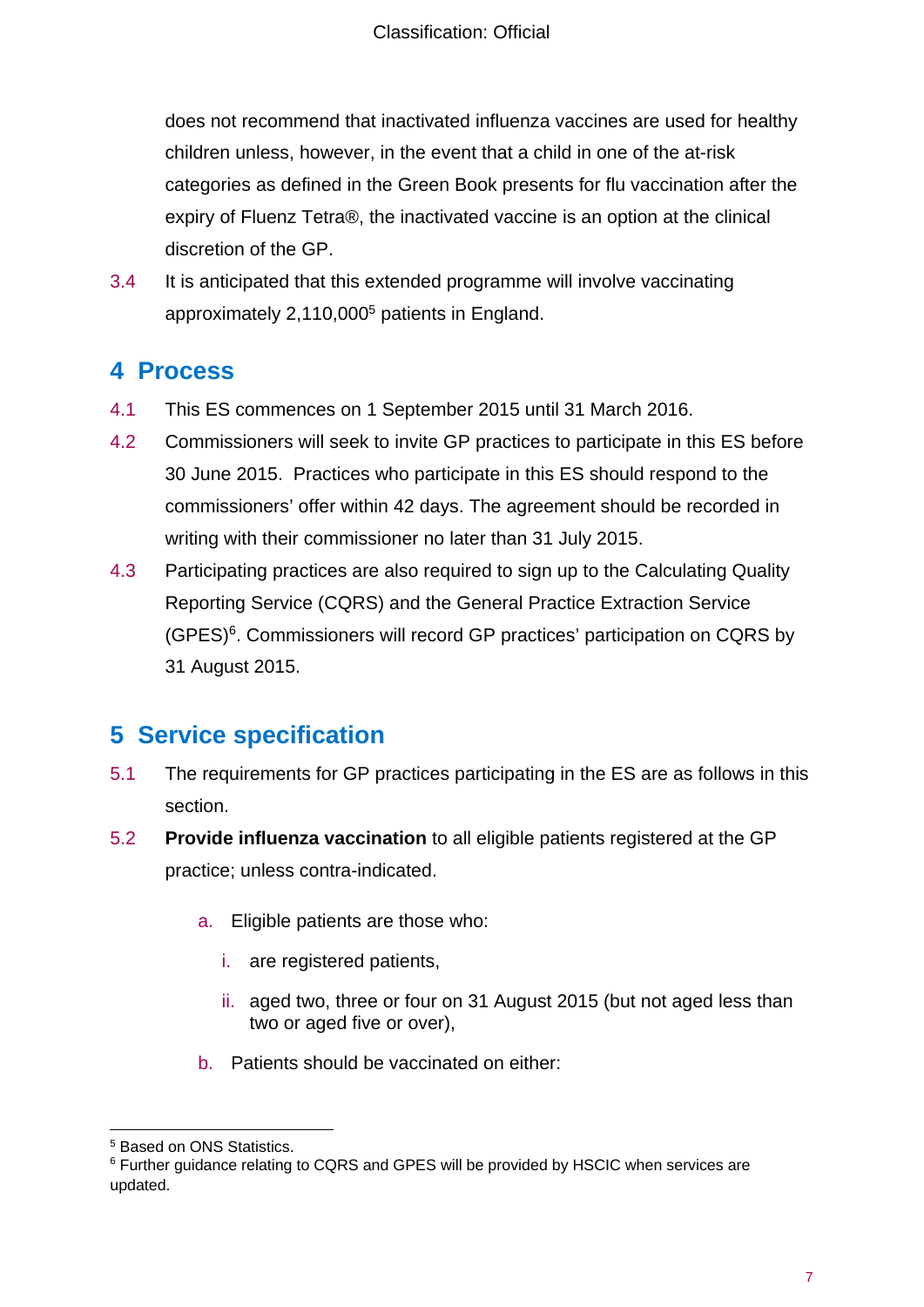- i. a proactive call basis, if not considered at-risk, or
- ii. a proactive call and recall basis, if considered at-risk<sup>7</sup>.
- c. Immunisation is contra-indicated where the patient has previously had a confirmed anaphylactic reaction to a previous dose of the vaccine, or to any component of the vaccine.
- d. Vaccination must be delivered during the period of this ES, namely between 1 September 2015 and 31 March 2016, with vaccinations concentrated between 1 September 2015 and 30 November 2015.
- e. Vaccination must be with the appropriate vaccine and dosage: practices should ensure that the correct dosage is administered as clinically appropriate. Where two doses are required a failure to do so may render vaccination ineffective. Conversely where only one vaccination is clinically appropriate payment should not be made for a second dose within the period 1 September 2015 to 31 March 2016.
	- i. One dose of Fluenz Tetra® (which will be centrally supplied), is required for eligible patients who are not contra-indicated.
	- ii. Eligible patients included in an at-risk group will also require a second dose of Fluenz Tetra®, where they have not received influenza vaccination previously (and are aged between two to less than nine years) at least four weeks after the first dose.
	- iii. Where Fluenz Tetra® is contra-indicated, patients defined as at-risk in the Green Book should receive one dose of a suitable inactivated influenza vaccine (which will be centrally supplied), except where the patient has not received influenza vaccination previously (and are aged six months to less than nine years), in which case a second dose of a suitable inactivated influenza vaccine is required at least four weeks after the first dose.

#### 5.3 **Take all reasonable steps to ensure that the medical records of patients receiving the influenza vaccination are kept up-to-date** with regard to the

immunisation status and in particular, include:

- a. any refusal of an offer of immunisation.
- b. where an offer of immunisation was accepted and:
	- i. details of the consent to the immunisation (including persons that have consented on the patient's behalf and that person's relationship to the patient must also be recorded),
	- ii. the batch number, expiry date and title of the vaccine,

<sup>&</sup>lt;u>.</u>  $7$  The at-risk groups are defined in the NHS England, PHE and DH annual flu letter.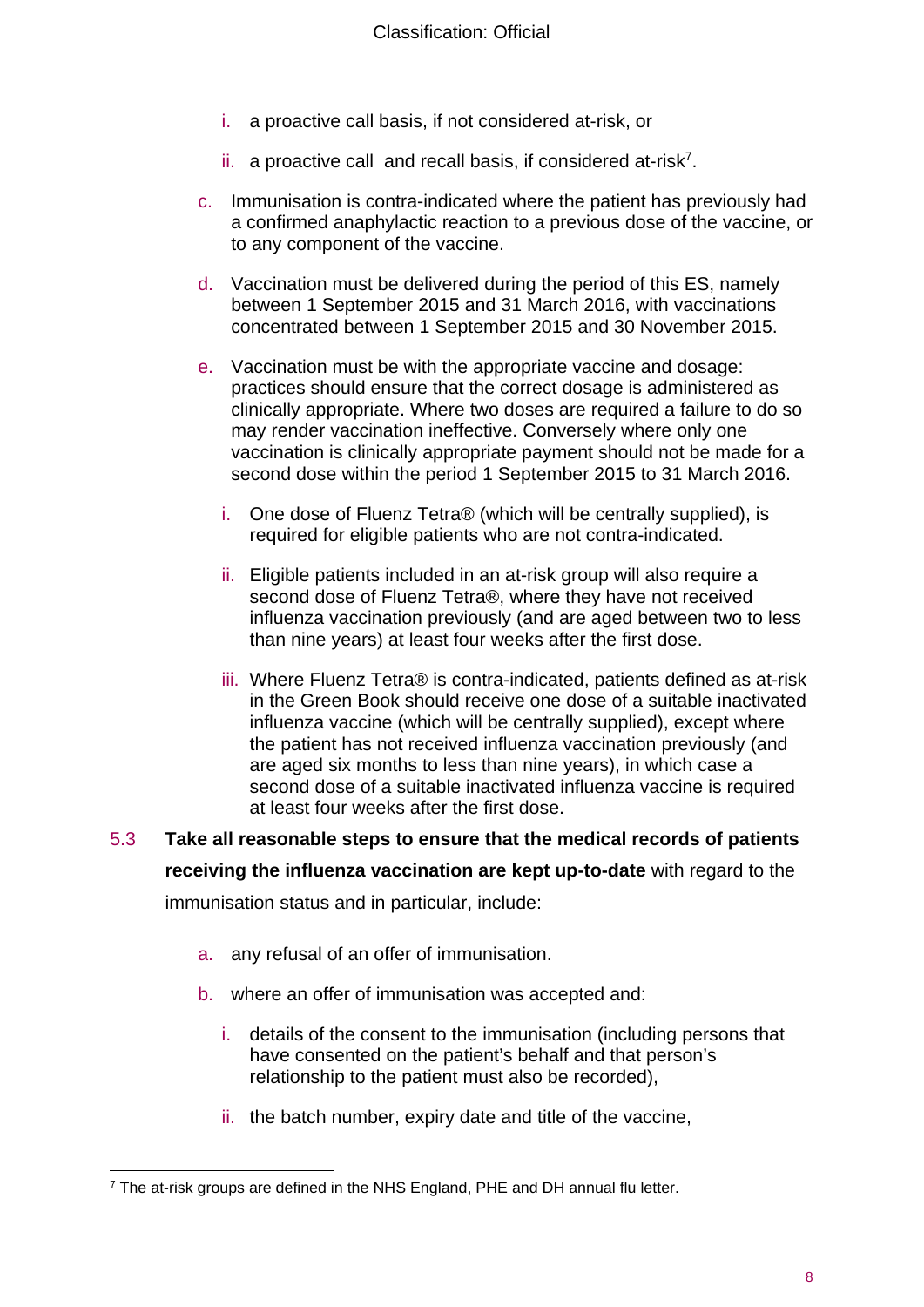- iii. the date of administration,
- iv. where two vaccines are administered in close succession the route of administration and the injection site of each vaccine,
- v. any contra-indication to the vaccination or immunisation,
- vi. any adverse reactions to the vaccination or immunisation.

#### 5.4 **Ensure that all healthcare professionals who are involved in administering the vaccine have:**

- a. referred to the clinical guidance available; and
- b. the necessary experience, skills and training, including training with regard to the recognition and initial treatment of anaphylaxis.
- 5.5 **Ensure that all vaccine ordering is conducted in line with national guidance,** including adherence to any limits on stocks to be held at any one time. The vaccines centrally supplied for this programme are Fluenz Tetra® for all cases except where contra-indicated where an inactivated flu vaccine will be supplied. Fluenz Tetra® and inactivated flu vaccines can be ordered online via the ImmForm website as per other centrally supplied vaccines.
- 5.6 **Ensure that all vaccines are stored in accordance with the manufacturer's instructions** and that all refrigerators in which vaccines are stored have a maximum/minimum thermometer and that the readings are taken and recorded from that thermometer on all working days.
- 5.7 **Services will be accessible, appropriate and sensitive to the needs of all service users.** No eligible patient shall be excluded or experience particular difficulty in accessing and effectively using this ES due to their race, gender, disability, sexual orientation, religion and/or age.
- 5.8 **Providers will monitor and report activity information via ImmForm on a monthly basis.** The activity information shall include a monthly count of all eligible patients who received Childhood seasonal influenza vaccination in the relevant month.
- 5.9 **Practices who agree to participate in this ES will be required to indicate acceptance on CQRS** to enable CQRS to calculate the monthly payment achievement**.**
- 5.10 **Practices will be required to input data manually into CQRS, until GPES is available.** The Read codes which must be used to record activity are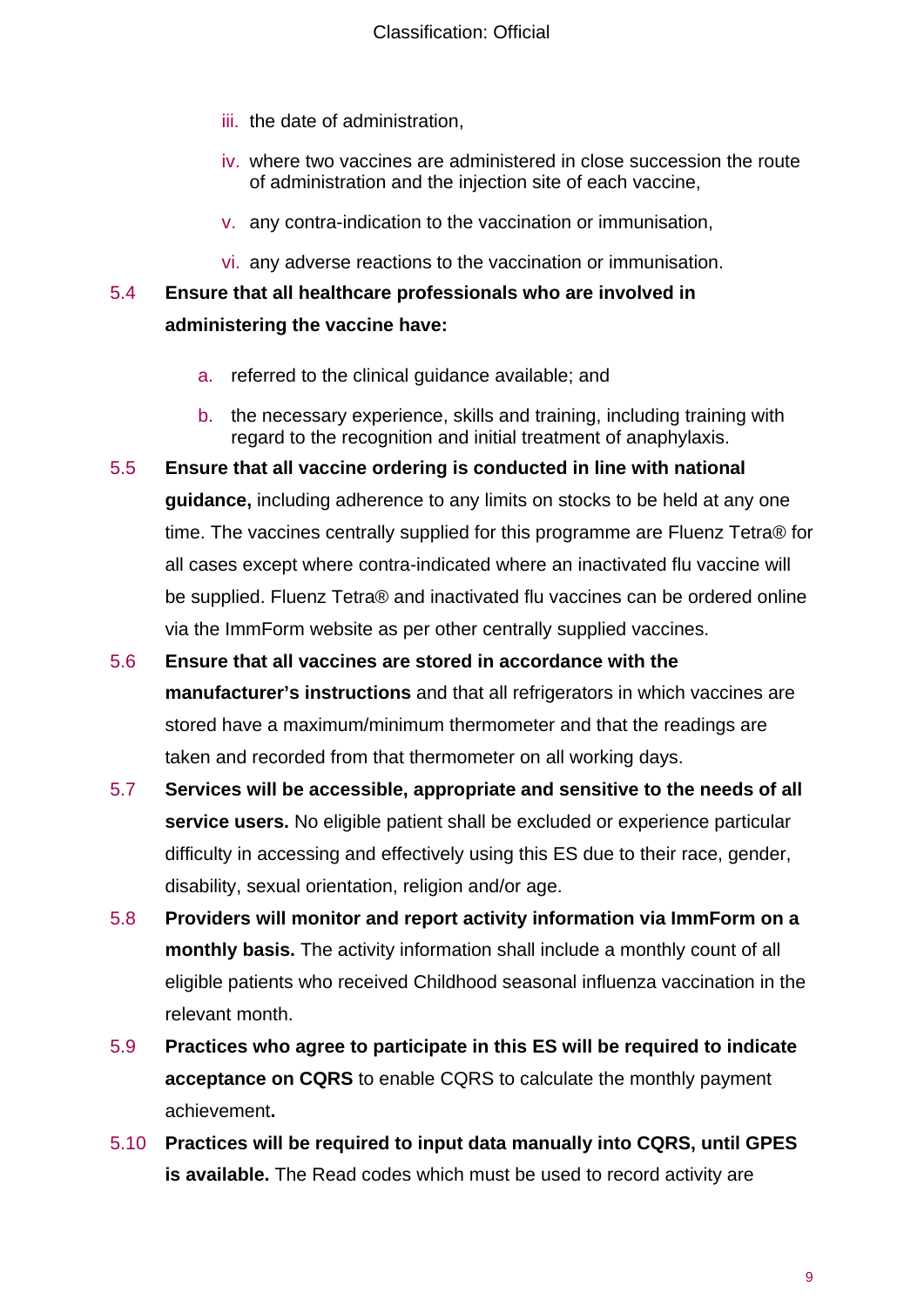available in the document "Technical requirements for 2015/16 GMS contract changes"8.

5.11 **Where the patient has indicated they wish to receive the vaccination but is physically unable to attend the practice** (for example is housebound) the practice must make all reasonable effort to ensure the patient is vaccinated.

## **6 Monitoring**

- 6.1 Commissioners will monitor services and calculate payments under this ES using CQRS, wherever possible. GPES will provide information, using the defined Read2 and CTV3 codes, on the number of patients on the practices registered list, who are aged two, three and four (but not aged less than two or aged five or over) on 31 August 2015 and who are recorded as being vaccinated against influenza during the period 1 September 2015 to 31 March 2016.
- 6.2 Practices will be required to manually input data into CQRS, until such time as GPES9 is available to conduct electronic data collections. The data input will be in relation to the payment count only, with zeros being entered in the interim for the management information counts. For information on how to manually enter data into CQRS, see the HSCIC website<sup>10</sup>.
- 6.3 When GPES is available, each GPES data collection will capture data for all payment and management information counts and report on activities from the start of the reporting period e.g. 1 September 2015 to the end of the relevant reporting month. The reporting month will be the month prior to the month in which the collection is run e.g. if the collection month is October, the reporting month will be September.
- 6.4 When collections commence, GPES will provide to CQRS the monthly counts.
- 6.5 The 'Technical Requirements document' contains the payment counts, management information counts and Read2 and CTV3 codes which are required for this service. The Read2 and CTV3 codes will be used as the basis for the data collection, which will allow CQRS to calculate payment and

<sup>1</sup> <sup>8</sup> NHS Employers. Technical requirements for 2015/16 GMS contract changes. www.nhsemployers.org/vandi

 $9$  Details as to when GPES becomes available to support this service will be communicated via the HSCIC.

<sup>10</sup> HSCIC. http://systems.hscic.gov.uk/cqrs/participation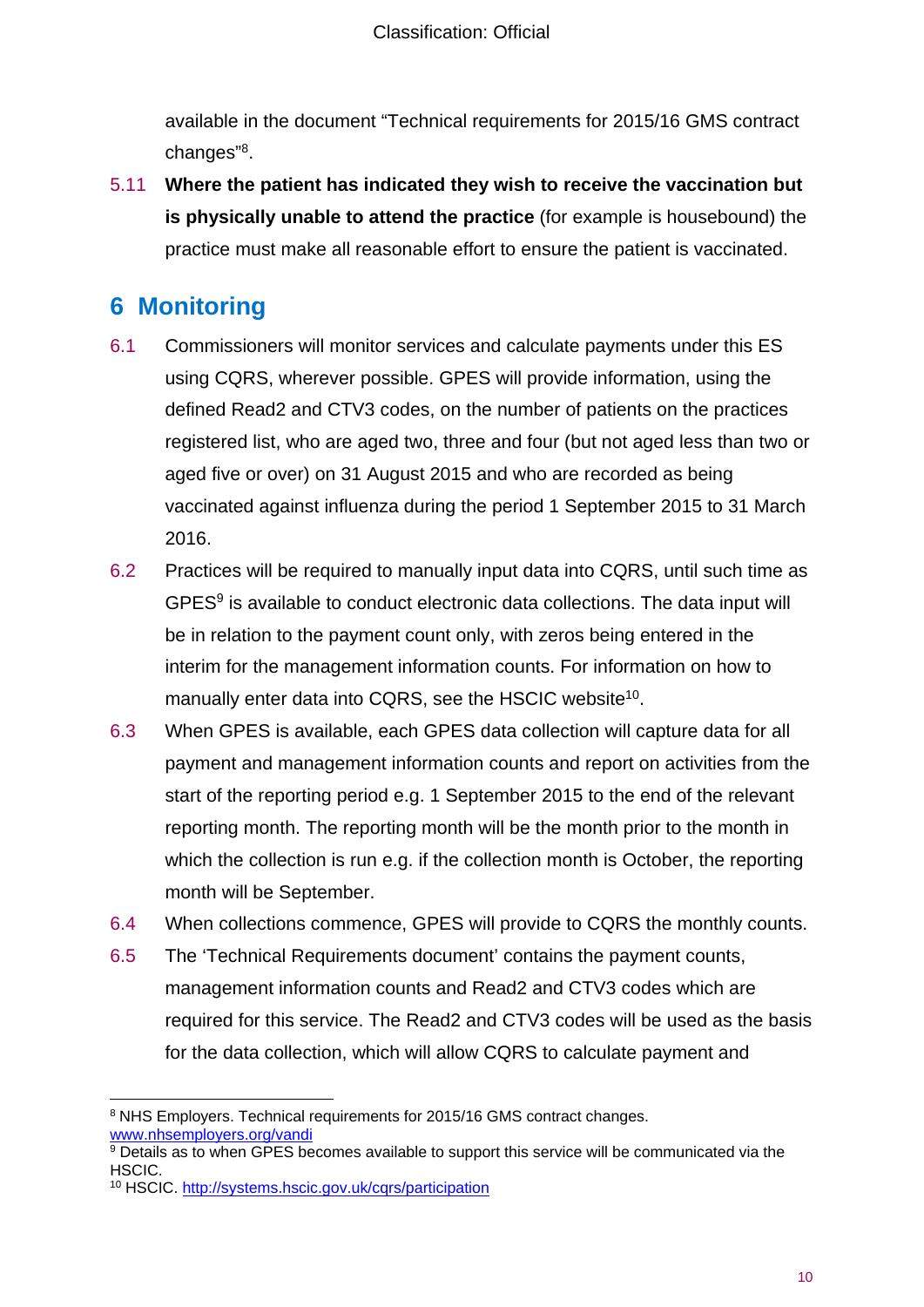support the management information collection, when available. Practices should use the relevant Read2 or CTV3 codes or re-code if necessary, only those included in this document and the supporting Business Rules will be acceptable to allow CQRS to calculate achievement and payment and for commissioners to audit payment and service delivery. Practices will therefore need to ensure that they use the relevant codes from the commencement of this service and re-code patients where necessary.

6.6 Supporting Business Rules will be published on the HSCIC website. Commissioners and practices should refer to these for the most up to date information on management information counts, Read2 and CTV3 codes.

#### **7 Payment and validation**

- 7.1 Claims for payments for this programme should be made monthly, after the final completing dose has been administered. Where claims are entered manually, this should be within 12 days of the end of the month when the completing dose was administered. Where there is an automated data collection, there is a five day period following the month end to allow practices to record the previous month's activity before the collection occurs. Activity recorded after the collection period is closed (five days), will not be collected and recorded on CQRS. Practices must ensure all activity is recorded by the cut-off date to ensure payment.
- 7.2 Payment will be made by the last day of the month following the month in which the practice validates and commissioners approve the payment.
- 7.3 Payments will commence provided that the GP practice has manually entered achievement, or GPES<sup>11</sup> has collected the data, the first payment processed will include payment for the same period.
- 7.4 Practices who wish to participate in this ES will be required to sign up to CQRS no later than 31 August 2015.
- 7.5 Payment is available to participating GP practices under this ES as an item of service payment of £7.64 per dose to eligible patients and in accordance with the 'service specification section' and provisions within this ES specification. Practices should ensure that the correct dosage is administered as clinically

<sup>&</sup>lt;u>.</u> <sup>11</sup> See 'Process' section for information relating to sign-up and automated collection.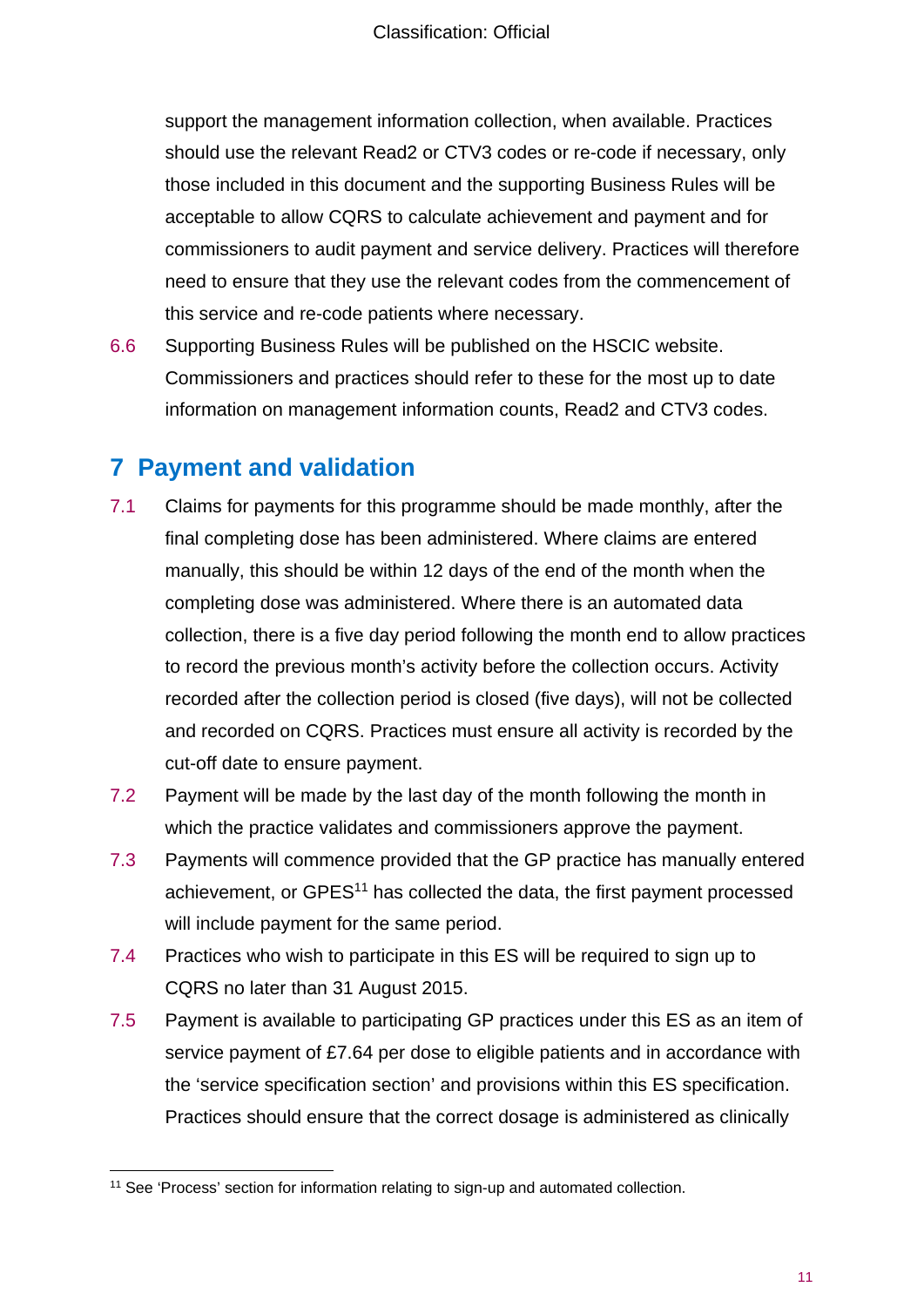appropriate. Where two doses are required, a failure to do so may render the vaccination ineffective. Conversely where only one vaccination is clinically appropriate payment should not be made for a second dose within the period 1 September 2015 to 31 March 2016.

- 7.6 GP practices will only be eligible for payment for this ES in circumstances where all of the following requirements have been met:
	- a. The GP practice is contracted to provide vaccine and immunisations as part of additional services.
	- b. All patients in respect of whom payments are being claimed were on the GP practices registered list at the time the vaccine was administered and all of the following apply:
		- i. The GP practice administered the vaccine to all patients in respect of whom the payment is being claimed.
		- ii. All patients in respect of whom payment is being claimed were within the cohort (as per the service specification section) at the time the vaccine was administered.
		- iii. The GP practice did not receive any payment from any other source in respect of the vaccine (should this be the case, then the commissioners may reclaim any payments as set out in the annex).
		- iv. The GP practice submits the claim within six months<sup>12</sup> of administering the vaccine (commissioners may set aside this requirement if it considers it reasonable to do so).
- 7.7 As the vaccine is centrally supplied, no claim for reimbursement of vaccine costs or personal administration fee apply.
- 7.8 Commissioners will be responsible for post payment verification. This may include auditing claims of practices to ensure that they meet the requirements of this ES.
- 7.9 Administrative provisions relating to payments under this ES are set out in the Annex.

<sup>&</sup>lt;u>.</u> <sup>12</sup> In line with the SFE and only applicable if CQRS is not being used.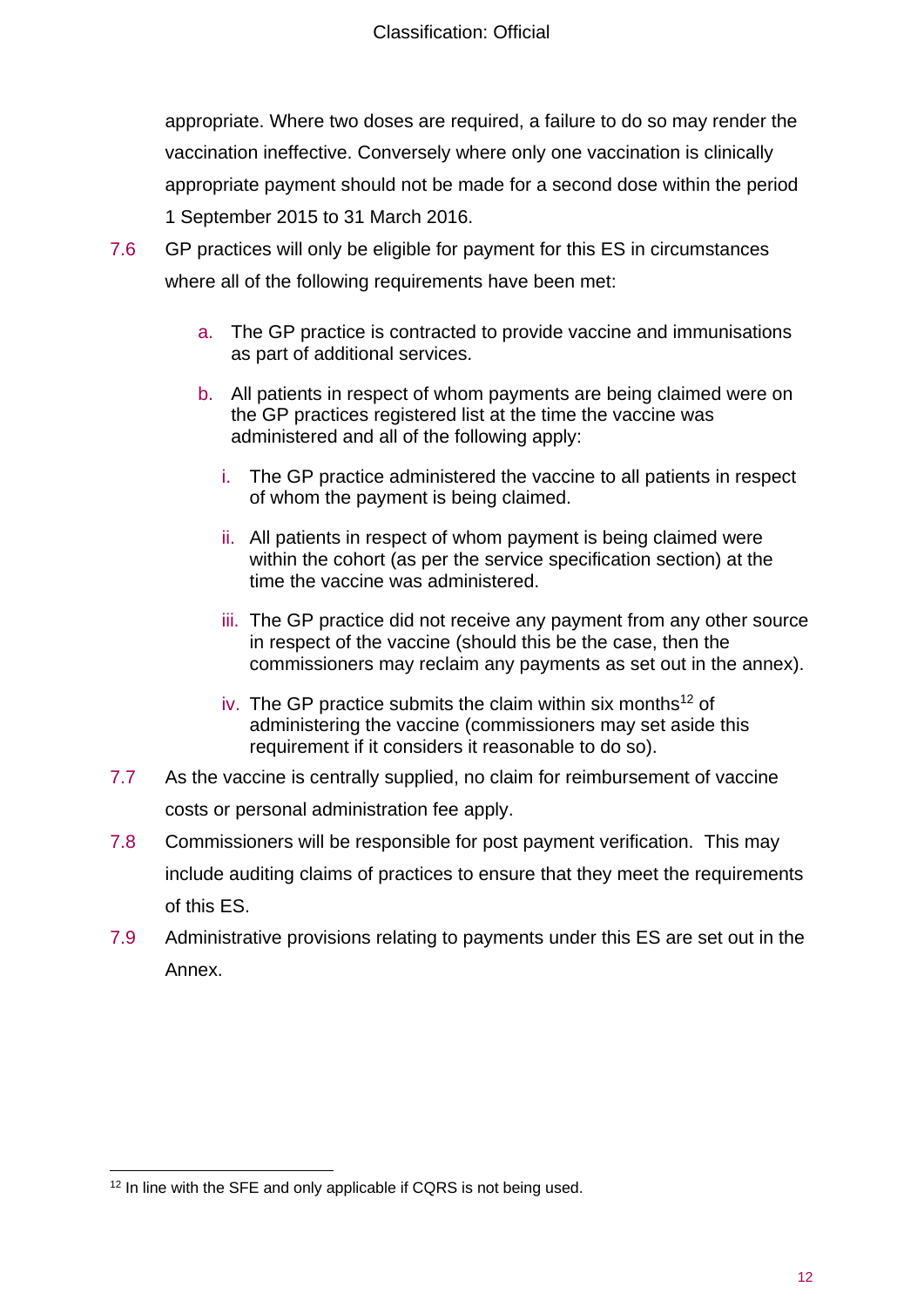## **Annex. Administrative provisions relating to payments under the ES for childhood seasonal influenza vaccination programme**

- 1. Payments under this ES are to be treated for accounting and superannuation purposes as gross income of the GP practice in the financial year.
- 2. Claims for payments for this programme should be made monthly, after the final completing dose has been administered. Where claims are entered manually, this should be within 12 days of the end of the month when the completing dose was administered. Where there is an automated data collection, there is a five day period following the month end to allow practices to record the previous month's activity before the collection occurs. Activity recorded after the collection period is closed (five days), will not be collected and recorded on CQRS. Practices must ensure all activity is recorded by the cut-off date to ensure payment.
- 3. Payment will be made by the last day of the month following the month in which the practice validates and commissioners approve the payment.
- 4. Payment under this ES, or any part thereof, will be made only if the GP practice satisfies the following conditions:
	- a. the GP practice must make available to commissioners any information under this ES, which the commissioner needs and the GP practice either has or could be reasonably expected to obtain,
	- b. the GP practice must make any returns required of it (whether computerised or otherwise) to the Exeter Registration System or CQRS, and do so promptly and fully; and,
	- c. all information supplied pursuant to or in accordance with this paragraph must be accurate.
- 5. If the GP practice does not satisfy any of the above conditions, commissioners may, in appropriate circumstances, withhold payment of any, or any part of, an amount due under this ES that is otherwise payable.
- 6. If a commissioner makes a payment to a GP practice under this ES and:
	- a. the contractor was not entitled to receive all or part thereof, whether because it did not meet the entitlement conditions for the payment or because the payment was calculated incorrectly (including where a payment on account overestimates the amount that is to fall due);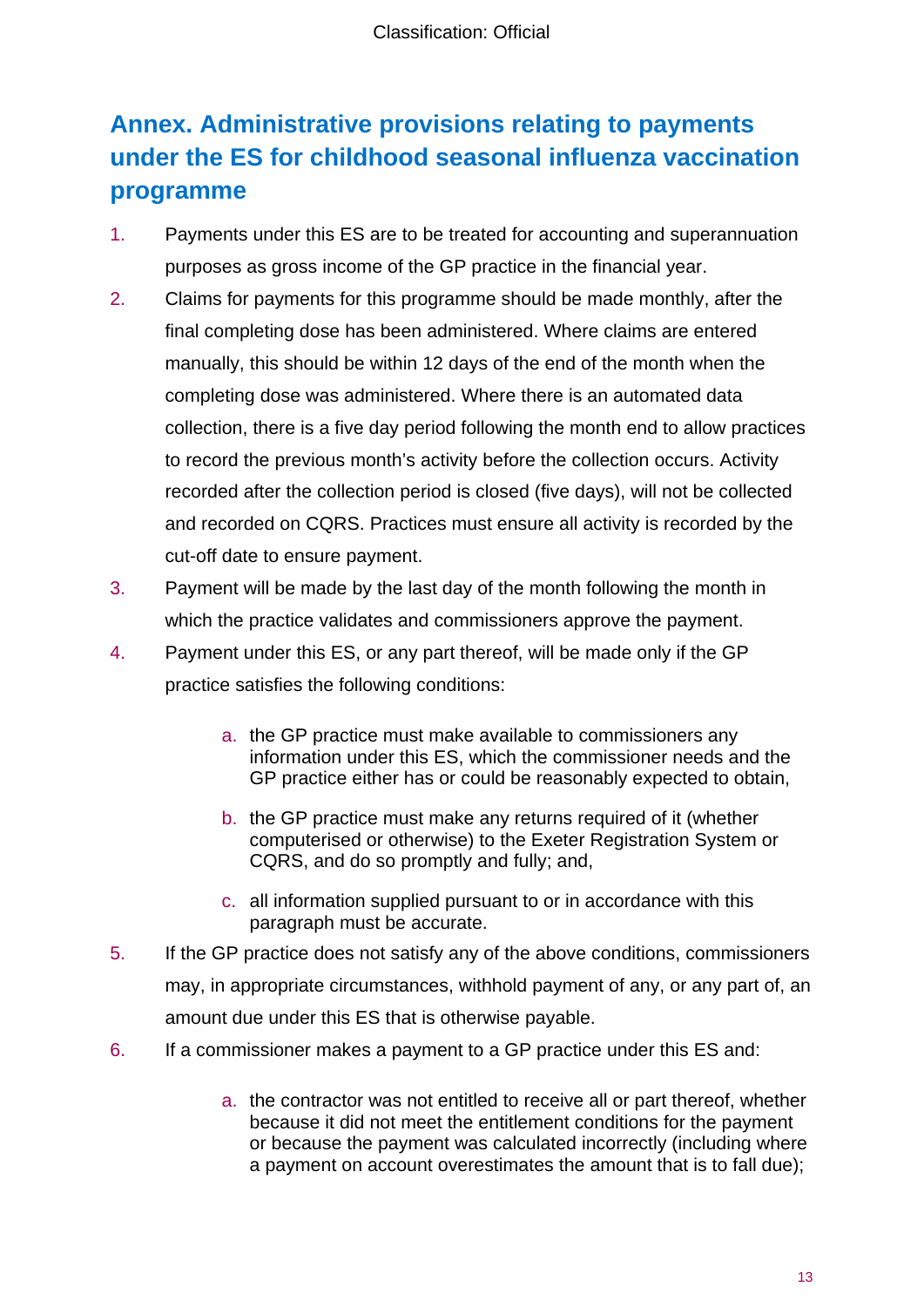- b. the commissioner was entitled to withhold all or part of the payment because of a breach of a condition attached to the payment, but is unable to do so because the money has already been paid; or
- c. the commissioner is entitled to repayment of all or part of the money paid,

commissioners may recover the money paid by deducting an equivalent amount from any payment payable to the GP practice, and where no such deduction can be made, it is a condition of the payments made under this ES that the contractor must pay to the commissioner that equivalent amount.

7. Where the commissioner is entitled under this ES to withhold all or part of a payment because of a breach of a payment condition and the commissioner does so or recovers the money by deducting an equivalent amount from another payment in accordance with paragraph 4 of this annex, it may, where it sees fit to do so, reimburse the contractor the amount withheld or recovered, if the breach is cured.

# **Provisions relating to GP practices that terminate or withdraw from this ES prior to 31 March 2016 (subject to the provisions below for termination attributable to a GP practice split or merger)**

- 8. Where a GP practice has entered into this ES but its primary medical care contract subsequently terminates or the GP practice withdraws from the ES prior to 31 March 2016, the GP practice is entitled to a payment in respect of its participation if such a payment has not already been made, calculated in accordance with the provisions set out below. Any payment calculated will fall due on the last day of the month following the month during which the GP practice provides the information required.
- 9. In order to qualify for payment in respect of participation under this ES, the GP practice must provide the commissioner with the information in this ES specification or as agreed with commissioners before payment will be made. This information should be provided in writing, within 28 days following the termination of the contract or the withdrawal from the ES agreement.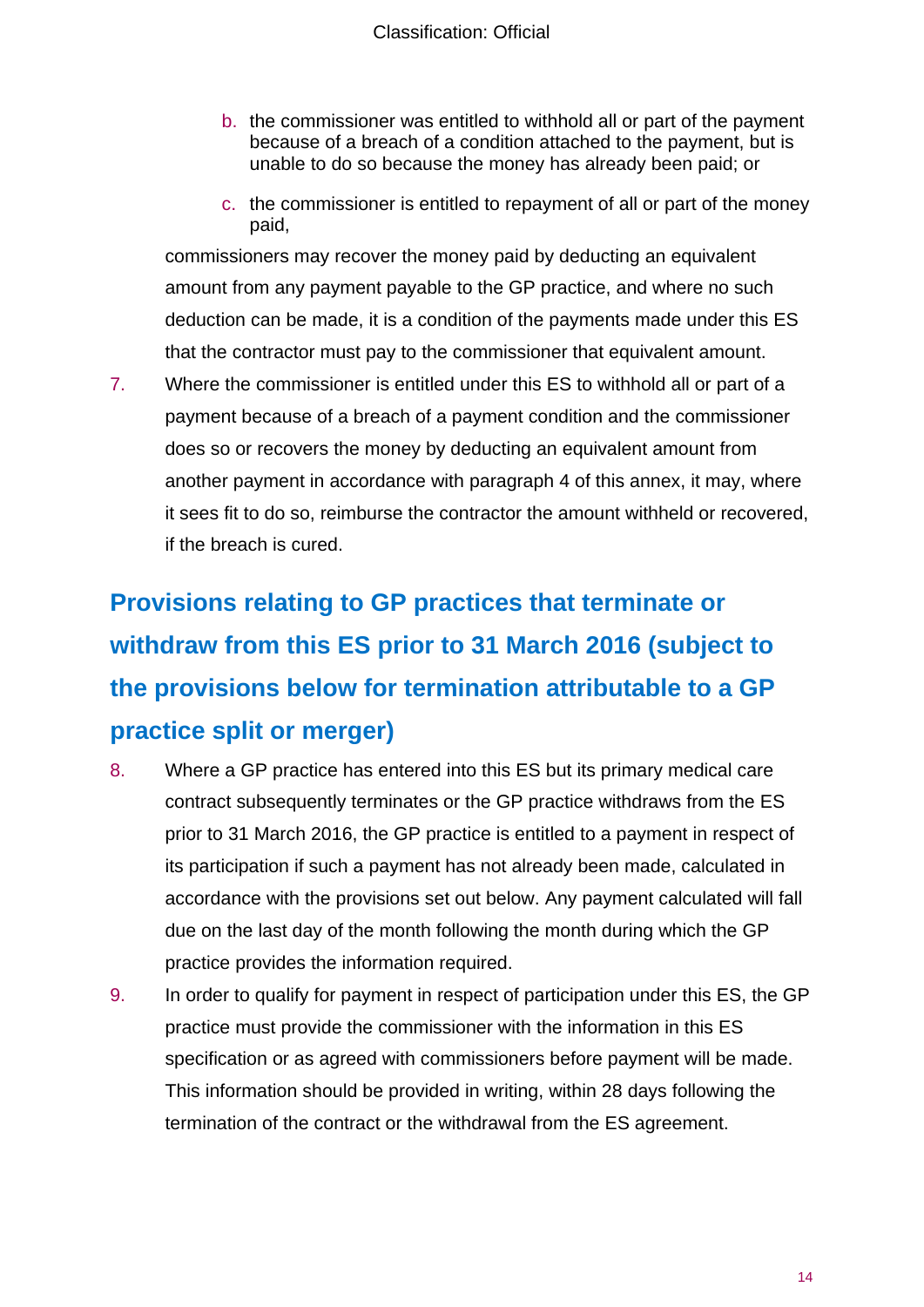10. The payment due to GP practices that terminate or withdraw from the ES agreement prior to 31 March 2016 will be based on the number of vaccinations given, prior to the termination or withdrawal.

#### **Provisions relating to GP practices who merge or split**

- 11. Where two or more GP practices merge or are formed following a contractual split of a single GP practice and as a result the registered population is combined or divided between new GP practice(s), the new GP practice(s) may enter into a new agreement to provide this ES.
- 12. The ES agreements of the GP practices that formed following a contractual merger, or the GP practice prior to contractual split, will be treated as having terminated and the entitlement of those GP practice(s) to any payment will be assessed on the basis of the provisions of paragraph 8 of this annex.
- 13. The entitlement to any payment(s) of the GP practice(s), formed following a contractual merger or split, entering into the agreement for this ES, will be assessed and any new arrangements that may be agreed in writing with the commissioner, will commence at the time the GP practice(s) starts to provide such arrangements.
- 14. Where that agreement is entered into and the arrangements commence within 28 days of the new GP practice(s) being formed, the new arrangements are deemed to have commenced on the date of the new GP practice(s) being formed. Payment will be assessed in line with this ES specification as of this commencement date.

#### **Provisions relating to non-standard splits and mergers**

- 15. Where the GP practice participating in the ES is subject to a split or a merger and:
	- a. the application of the provisions set out above in respect of splits or mergers would, in the reasonable opinion of the commissioner, lead to an inequitable result; or,
	- b. the circumstances of the split or merger are such that the provisions set out in this section cannot be applied,